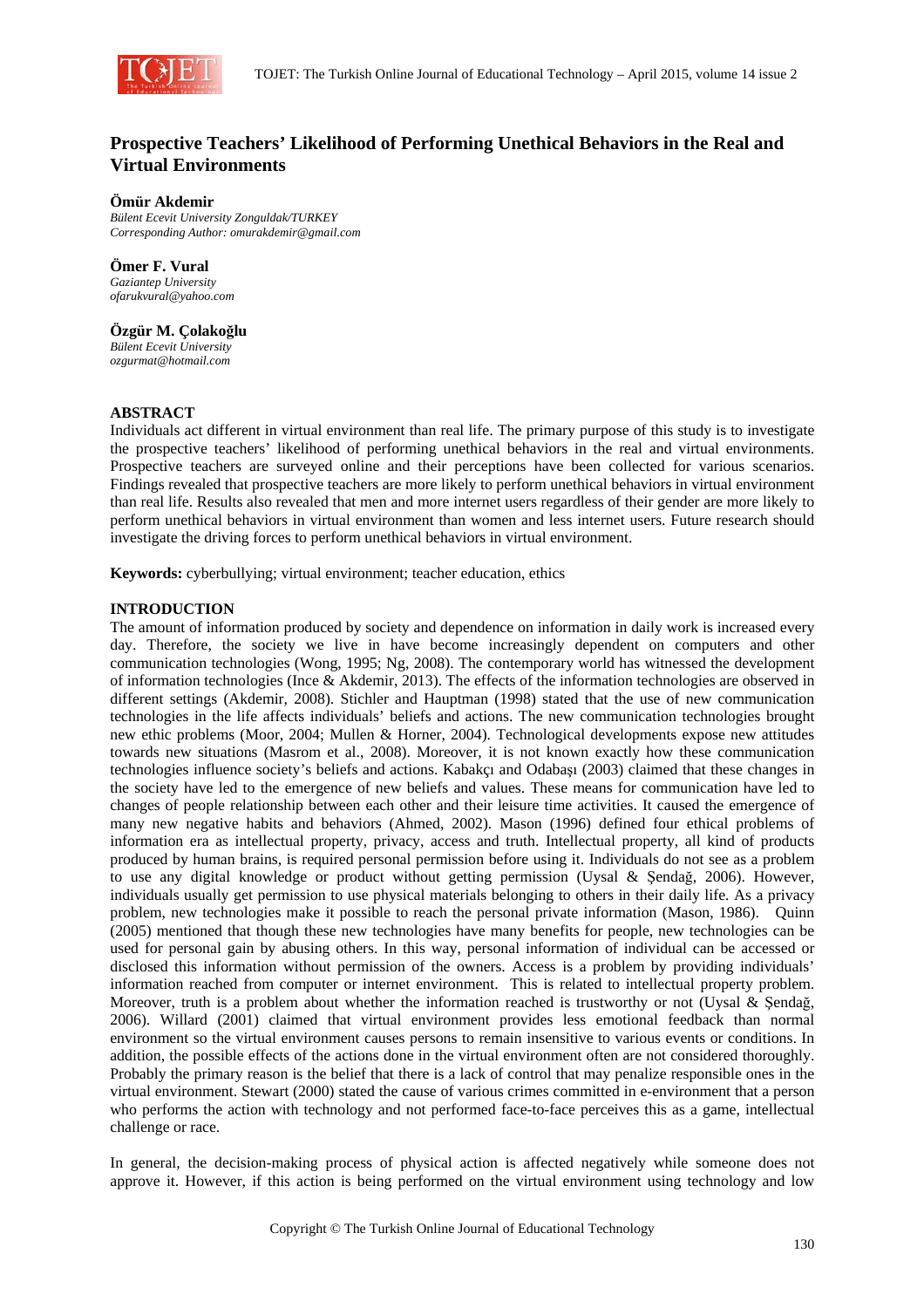

probability to be observed by someone else, the views of someone on the actions affect the decision making process much less (Woodbury, 2003). The result of the study reveal that 95% of people are against stealing the software in the CD, DVD or similar tools, while one-third of these people do not oppose to be downloaded the same software from the internet illegally (Business Software Alliance, 2004). Likewise, more than half of internet users do not think to download music from the internet on their computers as a theft. Callahan (2004) stated that people usually refer to this way since the penalty of unethical economic benefits is less. According to investigation results, after Recording Industry Association in USA started to sue for illegal downloading and copying, illegal download rates have decreased over the internet (Poole, 2007). People have begun to review their actions on virtual environment again and again since the legal regulations were legislated (Madden & Rainie, 2005).

## **Theoretical Base**

The American Heritage Dictionary defines the term "ethics" as "The rules or standards governing the conduct of a person or the conduct of the members of a profession." Fieser (2006) mentioned that the ethics' studies are related to a philosophical of morality involving to make a decision in regard to concepts of right and wrong behavior. There are some underlying principles of ethical actions that are; a person does not harm and deceive to others; the person should acknowledge a person's right to life, privacy, safety and a person's freedom of choice over his or her actions (Ng, 2008). Moral is related about how people perceive and evaluate good and evil, right and wrong, norms and values accepted by the person's social system (Haidt, 2006; Hauser, 2006; De Waal, 1996; Turiel, 1983a, 1983b). Ethics and morals are both related to "right" and "wrong" action, and are mostly used interchangeably. However, they are different. Ethics refer to rules that are provided by an external source such as, authorities, religion principles, or codes of workplaces. On the other hand; morals refer to an individual's own principles regarding to what is right and wrong. There are several theories related to individual's moral values and how individual decides to do things. Academician and theorists discussed on many strategies related to how people decide to do things. These decision-making strategies vary based on work responsibilities (Bresford & Sloper, 2008). While some theories try to explain behavior of individuals within organization as members, others mentioned in this study explain the underlying causes of individuals' behavior.

The rational model is a rational and completely informed decision-making process, consists of several steps (Turpin & Marais, 2004) which are intelligence, design, choice, and review (Simon, 1997). When someone uses this model to make a decision, the model assumes that one knows all possible alternatives, the consequences of alternatives, the set of choices for the consequences, and one has the computational ability to compare the consequences to determine which is preferred (Kreitner & Kinicki, 2001).

The primary purpose of naturalistic decision-making is to examine and understand decision-making in the natural context (Turpin & Marais, 2004). According to Klein studies (1998), decision-maker's ability recognizes a situation from the similar situation defined in line with previous experiences. The previous similar situation gives important clues associated with such a situation and the appropriate target returns associated with expectations. In this direction the decision-makers know behavior of which will lead to succeed. The course of action is evaluated by visualizing expected behavior through a mental simulation. The decision-maker revises fictionalized behavior until feeling comfortable with it, then the course of action is implemented. All of that happens within a very short period. According to this model, the experience is the most important factor to make the right decision.

There are several theories explaining how someone makes decisions (Poole, 2007). The ethics studies collected the decision-making models under the three models which are descriptive, normative (prescriptive), and metaethics but some researchers added the applied ethics in this list. The easy way to explain the differences among these ethics models, the person should understand the questions used for explaining the each decision-making models: Descriptive ethics – what do people think is right? It is the study of people's beliefs about morality; Normative or prescriptive ethics – how should people act? It investigates the set of questions that arise when considering how one should behave; Meta ethics – what does 'right' even mean? It seeks to understand the nature of ethical properties, statements, attitudes, and judgment; Applied ethics – how do we take moral knowledge and put it into practice? It investigates specific controversial issues such as animal rights or nuclear war (Icheku, 2011).

## **Previous Research**

Several researches were conducted to figure out how age, gender, amount of computer use and internet use influenced behaviors in real versus virtual environments. 64% of internet users said that their daily life activities would be affected if they could no longer use the internet (Fallows, 2004). Children and young people used of new interactive media and communication technologies more frequently and actively in their social lives and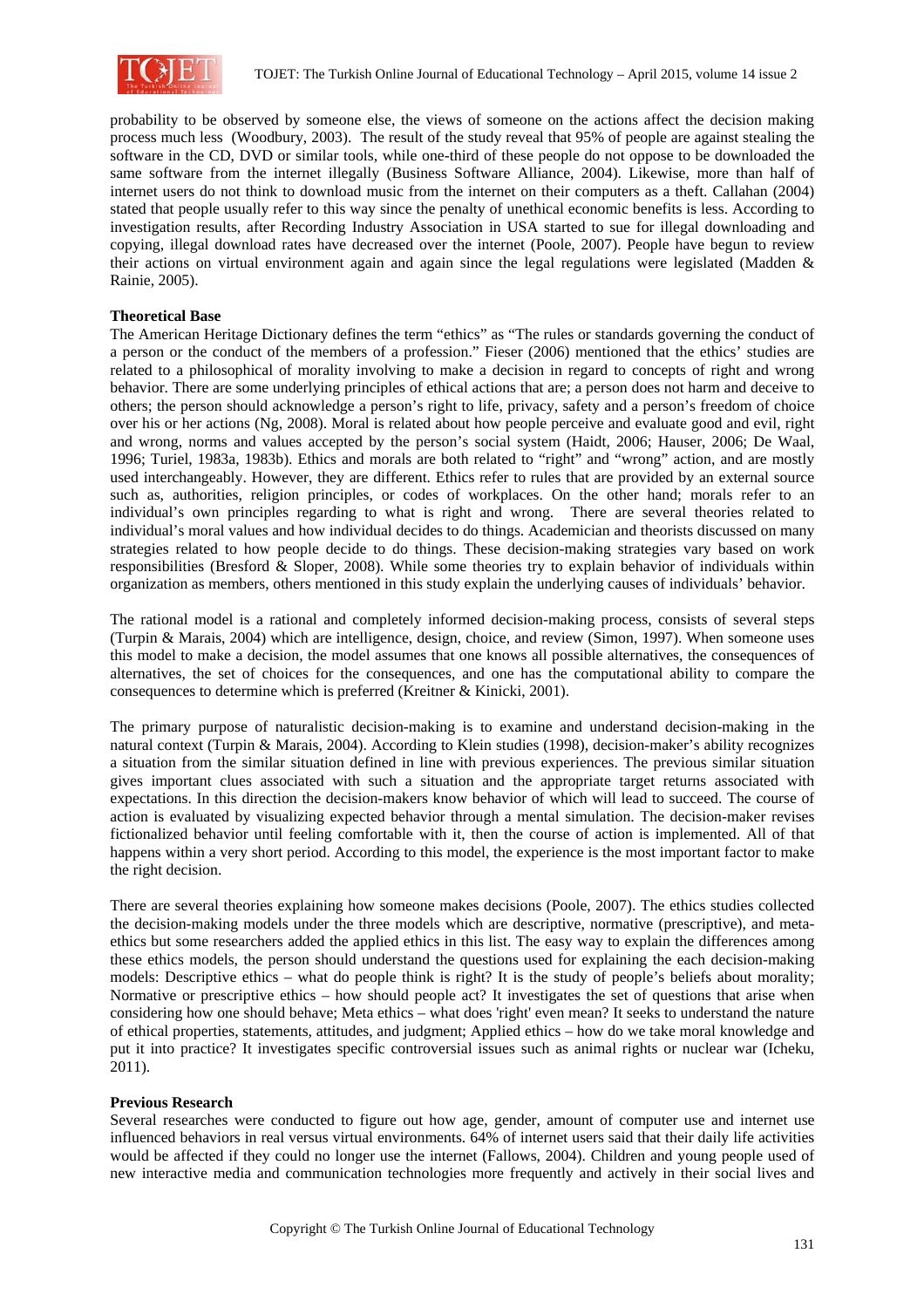

everyday practices (Mitchell, Ybarra, & Finklehor, 2007). 13 and older people believed that it was more acceptable to upload or download software than 12 and younger. 51% of young people between ages 18 and 29 with internet access have downloaded music files without download permission. Moreover, 53% of youth between the ages of 12 and 17 have also downloaded music files to hard drive (Graziano & Rainie, 2001). Another research result showed that 88 percent of Americans used the internet daily base for different purposes changing based on gender, ethnicity and age (Fallows, 2004). The gender difference is the other factor to determine how behavior changes in e-environment. While 34 percent of men believed that it was acceptable to download copyrighted material without authorization, only 27 percent women agreed on. Moreover, music downloads rate among males is higher than females (Graziano & Rainie, 2001). Van Buren (2001) found the negative relationship between students' computer knowledge and following the school's culture of trust. Another research conducted in the UK by National Children's Homes, 14% of 11 to 19-year-olds children stated that text messages and images taken with mobile phone cameras were used to threaten and harass them (Burn & Cranmer, 2007).

A similar study was conducted by Poole in 2007 on 453 participants. In the study, when the groups were compared, the technology-based scenarios were more acceptable to the participants than the non-technologybased scenarios. There was a highly significant difference by age between the technology-based scenarios and the non-technology-based scenarios responses. Males were much more accepting of both the technology and non-technology survey scenarios than females. There was no difference in the scenario responses based on the number of hours of home computer use. Poole, also, found that the perceptions of the acceptability of the survey scenarios did not differ from the likelihood of actually performing the actions. Males were more likely than females to carry out the survey scenarios related technology and non-technology. The number of hours of home computer use had neither an impact on the likelihood of performing the technology-based actions, nor an impact on the responses of non-technology scenarios. Poole study showed that there was a greater discrepancy between what the participants felt was acceptable and what they were willing to do in among the technology and nontechnology scenarios. Males responded more consistently regarding acceptability and likelihood of acting upon the survey scenarios than female. The number of hours of home computer use had an impact on the responses to the technology scenarios significantly. It means that if people use computers in increasing amounts, their actions may change. Poole, finally, said that individuals always will to engage in unethical behavior, technology seems to give them opportunity to do so.

## **Research Questions**

The new decision-making studies are conducted in the light of new models under their concepts. Advanced communication technologies have changed people's perception of ethics and so the decision-making authority. Because of these changes, people have done many unethical things in the virtual environment. The primary purpose of this study is to investigate the prospective teachers' likelihood of performing unethical behaviors in the real and virtual environments. Following research questions have been developed for the study:

- 1- Is there a difference between likelihood of student's performing unethical behaviors in different environments?
- 2- Is there a difference between student's acceptability of performing unethical behaviors in different environments?
- 3- Do gender and internet usage affect likelihood of student's performing unethical behaviors in different environments?
- 4- Do gender and internet usage affect student's acceptability of performing unethical behaviors in different environments?

## **METHOD**

The cross-sectional survey design (Creswell, 2002) is used in the study to investigate the research questions. Cross-sectional survey design is the most preferred form of survey design since the data are collected at onepoint in a time.

#### **Sample**

The subjects for the study consisted of 352 (131male-221female) prospective teachers enrolled in the four-year teaching programs of the education faculty in two different universities. Subjects were selected voluntarily from prospective teachers.

#### **Instrument**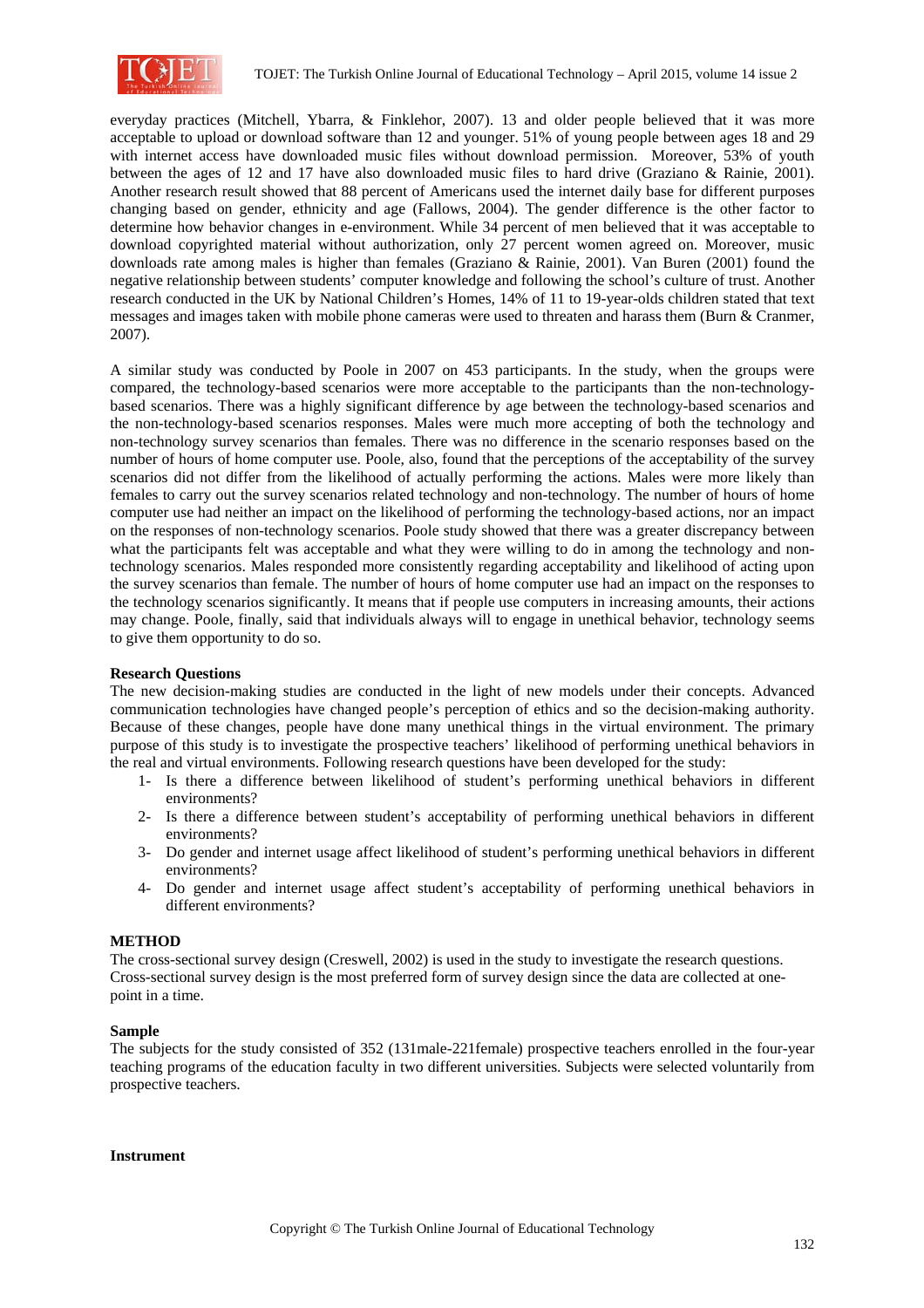

The survey developed by Poole (2007) is used in the study to collect the data from participants. The instrument has 22 scenarios. 11 scenarios have technology related items while the other 11 scenarios have non-technology related items. Survey respondents are asked to provide two ratings for each survey items using a five-point scale. The first rating is the likelihood of engaging the activities in each scenario. The second rating is the acceptability of the scenarios. Respondents' answers to each question are converted a number from 1 to 5.

## **Conducting the Survey**

The survey instrument was originally on paper. Online version of the survey was developed to eliminate the potential risk for entering the data for analysis. Voluntarily participation of the undergraduate students studying at the school of education faculties of both universities was asked. Participants accepting to involve the study were completed the survey items. Then the file containing participants' responses were imported to the statistical analysis package (SPSS) for later analysis. All statistical analyses were conducted with a significant level of .05.

## **ANALYSIS**

After the data collection phase, Cronbach Alpha coefficients were calculated to observe internal consistency of all scales. A reliability estimate of the likelihood of student's performing unethical behaviors in each environment was found 0.75 (virtual environment) and 0.78 (real environment). Also, reliability estimate of acceptability of performing unethical behaviors in each environment was found 0.77 (virtual environment) and 0.79 (real environment). Afterwards, Shappiro-Wilk normality test conducted to determine variables departure from normality or not. As a result, all variables are found not-normally distributed. Therefore, non-parametric statistics were used to analyze the data. The Wilcoxon Signed Rank Test was used to compare paired comparison of likelihood of student's performing unethical behaviors and acceptability of performing these unethical behaviors in technology and non-technology environments. Furthermore, the Mann-Whitney U-test was used to compare gender effect. Also the Kruskal Wallis H-test was used to compare internet and computer usage effect on likelihood of student's performing unethical behaviors and acceptability of performing unethical behaviors in technology and non-technology environments.

## **FINDINGS**

Descriptive statistics and normality evaluations for likelihood of student's performing unethical behaviors and acceptability of performing unethical behaviors in different environments are shown in Table1.

| Table-1. Descriptive Statistics and indifficulty Evaluations of Variables |             |       |      |                 |          |            |  |  |
|---------------------------------------------------------------------------|-------------|-------|------|-----------------|----------|------------|--|--|
| Scale                                                                     | Environment | M     | Sd   | <b>Skewness</b> | Kurtosis | <b>D</b> * |  |  |
| Likelihood of student's                                                   | Virtual     | 17.99 | 4.87 | 0.78            | 0.70     | $0.00**$   |  |  |
| performing unethical behaviors                                            | Real        | 15.99 | 3.86 | 1.34            | 3.00     | $0.00**$   |  |  |
| Acceptability of performing                                               | Virtual     | 17.52 | 4.95 | 0.91            | 1.17     | $0.00**$   |  |  |
| unethical behaviors                                                       | Real        | 15.68 | 3.98 | .41             | 3.32     | $0.00**$   |  |  |

Table-1. Descriptive Statistics and Normality Evaluations of Variables

\* Shappiro-Wilk test

\*\* P< 0,05

## **Likelihood of student's performing unethical behaviors**

The first research question investigated the whether there is a difference between likelihood of student's performing unethical behaviors in different environments. Median values of likelihood of student performing unethical behaviors in technology environments and in non-technology environments were 18.0 and 15.0, respectively. It is apparent from Table-2 that the likelihood of student's performing unethical behaviors in technology environments is more than in non-technology environment,  $Z=$ -11.643, p<0.00. Further analysis indicated that likelihood of student's performing unethical behaviors in technology environment has 241 median rank score greater than in non-technology environment.

## **Acceptability of performing unethical behaviors**

The second research question investigated the whether there is a difference between student's acceptability of performing unethical behaviors in different environments. Median values of acceptability of performing unethical behaviors in virtual and real environments were 17.0 and 15.0, separately. The acceptability of performing unethical behaviors in virtual environments is more than in real environment,  $Z=10.680$ ,  $p<0.00$ . Results indicated that acceptability of performing these unethical behaviors in virtual environments has 229 median rank score greater than in non-technology.

Table-2: The comparison of likelihood and acceptability of performing unethical behaviors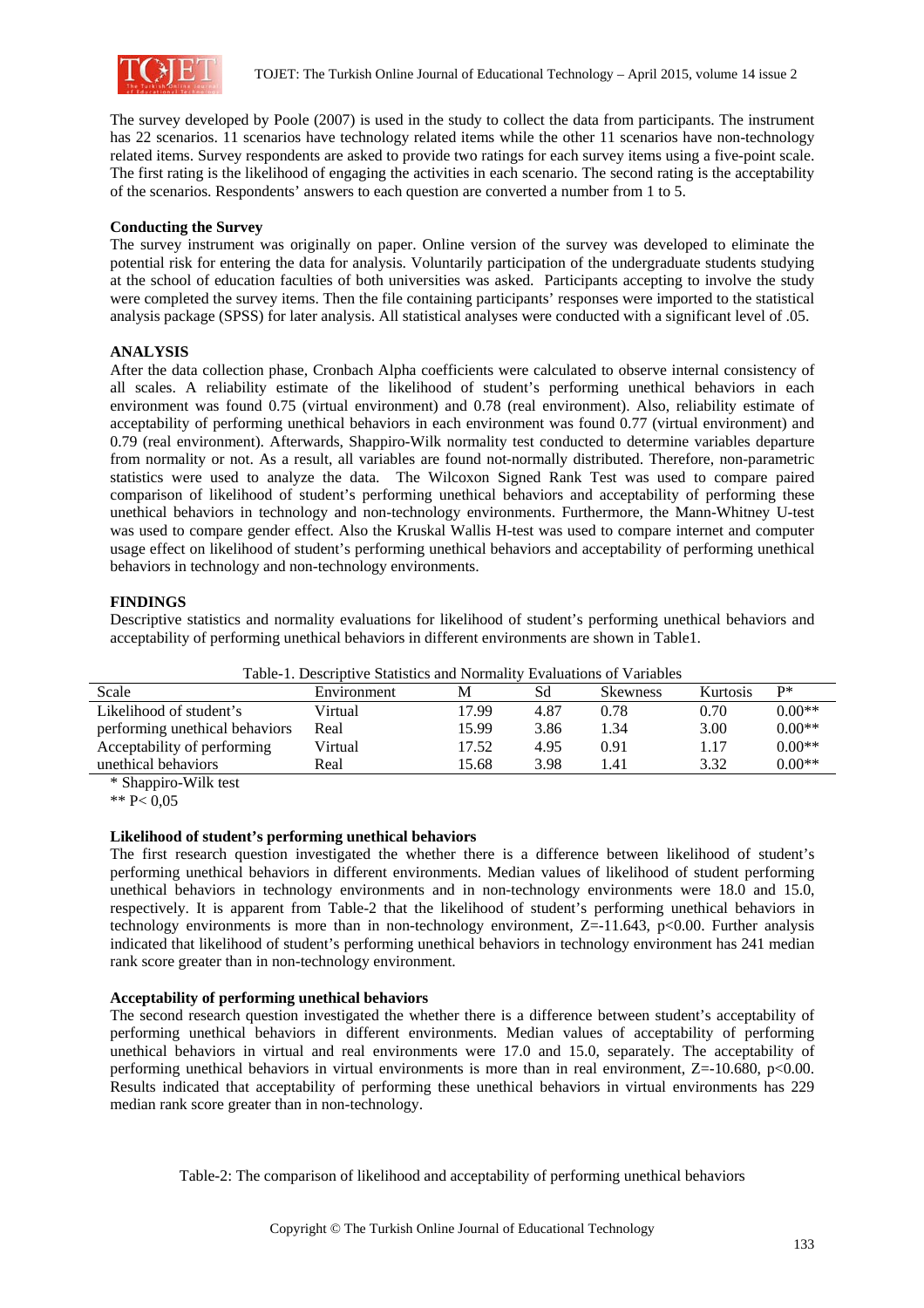

|                                                              |     | Virtual                          |    | Real                      |           |         |
|--------------------------------------------------------------|-----|----------------------------------|----|---------------------------|-----------|---------|
|                                                              | N   | Mean of<br><b>Negative Ranks</b> | N  | Mean of Positive<br>Ranks |           | P       |
| Likelihood of student's<br>performing unethical<br>behaviors | 241 | 170.92                           | 64 | 85.52                     | $-11.643$ | $0.00*$ |
| Acceptability of performing<br>unethical behaviors           | 229 | 160.36                           | 63 | 96.11                     | $-10.680$ | $0.00*$ |

 $*$  p<0.05

#### **Gender and internet usage rate effects on likelihood of student's performing unethical behaviors**

The third research question investigated whether the gender and internet usage affect likelihood of student's performing unethical behaviors in different environments.

Table-3: Comparison of the likelihood of student's performing unethical behaviors for gender and internet usage

| rate                                                   |            |     |           |         |           |         |  |
|--------------------------------------------------------|------------|-----|-----------|---------|-----------|---------|--|
| Likelihood of student's performing unethical behaviors |            |     |           |         |           |         |  |
|                                                        | Categories |     | Virtual   |         | Real      |         |  |
| <b>Independent Variables</b>                           |            | N   | Mean Rank | P       | Mean Rank | P       |  |
| Gender                                                 | Male       | 131 | 197.99    | $0.00*$ | 190.01    | 0.054   |  |
|                                                        | Female     | 221 | 163.78    |         | 168.49    |         |  |
| Internet Usage                                         | $<$ 2 hour | 99  | 149.48    |         | 153.54    |         |  |
|                                                        | $2 - 4$    | 104 | 180.17    |         | 184.86    |         |  |
|                                                        | $4 - 6$    | 52  | 199.44    | $0.01*$ | 200.85    | $0.02*$ |  |
|                                                        | $6 - 8$    | 47  | 168.85    |         | 155.63    |         |  |
|                                                        | $8 - 10$   | 23  | 210.65    |         | 192.76    |         |  |
|                                                        | >10        | 27  | 201.46    |         | 204.11    |         |  |

#### $*$  P<0.05

## *Gender effect in virtual environment*

Results indicated that likelihood of student's performing unethical behaviors in virtual environments is greater for men than women, with a mean rank of man's score 197.99, for woman 163.78, U=-3.057. p=.002. r=.50. *Internet usage effect in virtual environment* 

The result indicated that likelihood of student's performing unethical behaviors in virtual environments was greater for using 8 hours or more using internet in a week than the other categories.  $x^2(5. N=352) = 14.320$ .  $p=0.01$ .

#### *Gender effect in real environment*

Finding indicated that likelihood of student's performing unethical behaviors in real environments did not differ by gender preferences. Additionally, mean rank of man score is 190.91 and woman score is 168.49, U=-1.927, p=0,054.

## *Internet usage effect in real environment*

Finding indicated that likelihood of student's performing unethical behaviors in real environments was greater for 4-6 hours and 10 hours and more using internet in a week,  $x^2(5. N=352) = 13.411$ . p=.02

## **Gender and internet usage rate effects on acceptability of performing unethical behaviors**

The fourth research question investigated whether the gender and internet usage affect student's acceptability of performing unethical behaviors in different environments.

|  |  |  |  |  | Table-4. Comparison of the acceptability of performing unethical behaviors for gender and internet usage rate |
|--|--|--|--|--|---------------------------------------------------------------------------------------------------------------|
|--|--|--|--|--|---------------------------------------------------------------------------------------------------------------|

|                       |            | Acceptability |                        |       | of performing unethical behaviors in |       |
|-----------------------|------------|---------------|------------------------|-------|--------------------------------------|-------|
|                       |            |               | different environments |       |                                      |       |
|                       |            | Virtual       |                        | Real  |                                      |       |
| Independent Variables | Categories | N             | Mean Rank              |       | Mean                                 |       |
|                       |            |               |                        |       | Rank                                 |       |
| Gender                | Male       | 131           | 189.16                 | 0.071 | 183.76                               | 0.301 |
|                       | Female     | 221           | 168.99                 |       | 172.2                                |       |
| Internet Usage        | <2 hour    | 99            | 152.12                 | 0.074 | 163.79                               | 0.484 |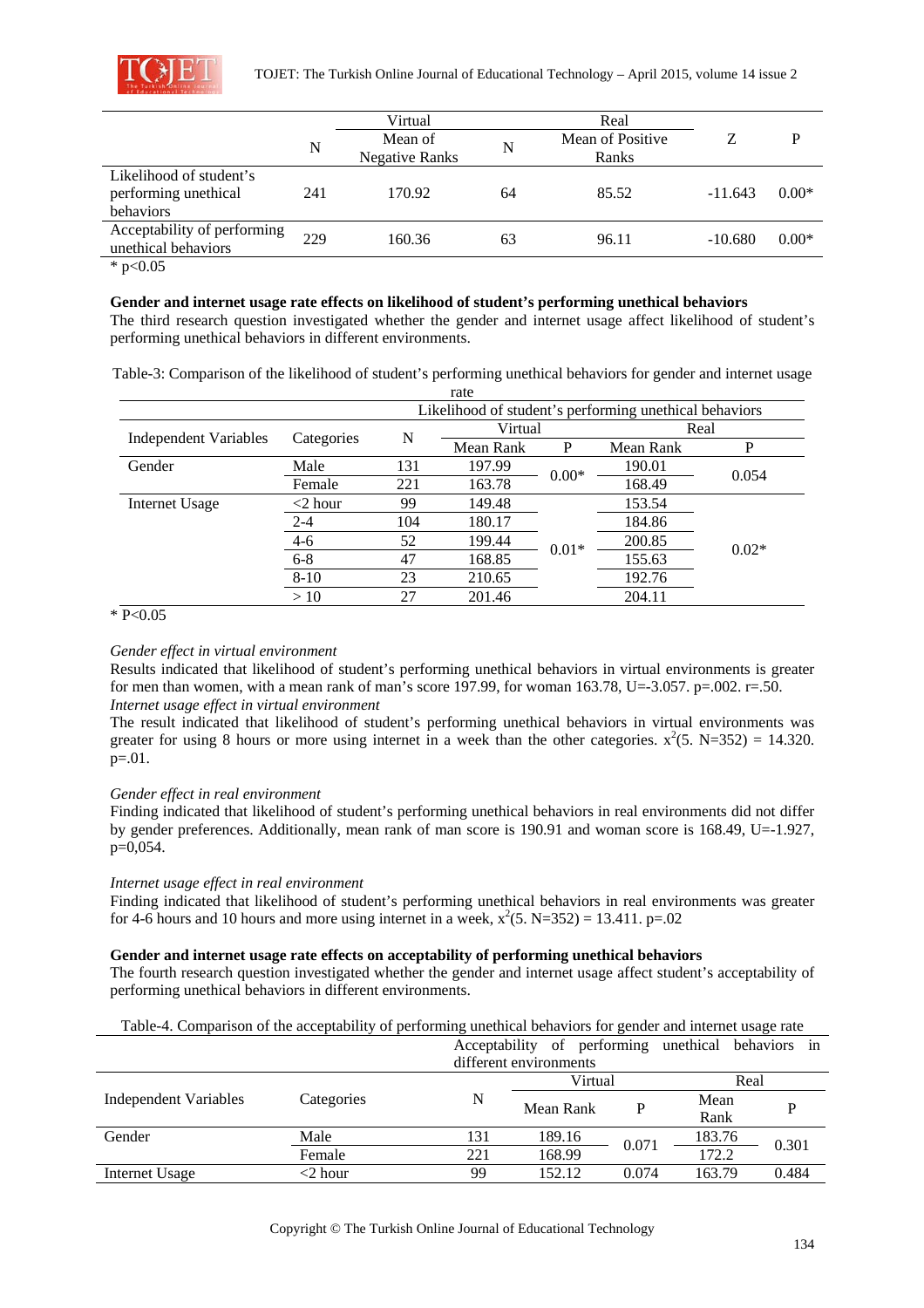

| 2-4      | 104 | 178.13 | 180.01        |
|----------|-----|--------|---------------|
| $4-6$    |     | 190.33 | 185.76        |
| $6 - 8$  |     | 182.03 | 65.27         |
| $8 - 10$ |     | 206.43 | 198.87        |
|          |     | 197.85 | 102<br>$2\pi$ |

#### *Gender effect in virtual environment*

Results indicated that there was no significant effect on students' acceptability of performing unethical behaviors in different environments, U=-1.803, p=0,07.

#### *Internet usage effect in virtual environment*

The result indicated that students' acceptability of performing unethical behaviors in virtual environments did not differ by internet usage time in a week,  $x^2(5. N=352) = 10.044$ . p=.07. *Gender effect in real environment* 

Finding indicated that gender was not affected students' acceptability of performing unethical behaviors in real environments, U= $-1.035$ , p=0,30.

#### *Internet usage effect in real environment*

It is apparent from findings that internet usage rate was not affected students' acceptability of performing unethical behaviors in real environments,  $x^2$ (5. N=352) = 4.472. p=.048.

#### **CONCLUSION AND RECOMMENDATIONS**

Individuals are more dependable on computer technologies than ever before. Consuming significant time on computers particularly for communication purposes have brought ethical issues. The changes in the society as a result of the introduction of new technologies have triggered the emergence of new beliefs and values (Kabakçı and Odabaşı, 2003; Masrom et al., 2008). The effects of communication technologies on individuals and on the society are still under investigation. This study was designed to add a contribution to body of knowledge on ethics in the new environment by illuminate the question that whether there is a difference in the prospective teachers' likelihood of performing unethical behaviors in the real and virtual environments.

Virtual environments have become part of individuals' life in the last decade. Tools available at virtual environments provide numerous options for individuals primarily for communication and entertainment. Identical to the real world individuals' can do behaviors that are unethical in virtual environments. Findings of this study revealed the fact that prospective teachers are more likely to perform unethical behaviors in virtual environments than real environment. The virtual environment frequently used for communication seems to negatively affect the prospective teachers' behaviors. Another astonishing finding of the study was that prospective teachers' acceptability of performing unethical behaviors in the virtual environment is higher than the real environment. What are the driving forces affecting individuals to perform and/or accept performing unethical behaviors in the virtual environment? Further research needs to investigate the underlying causes of this change. The finding of the study has brought a new concern on teacher education since prospective teachers will be role models for young generation. The virtual environment apparently will be the mean of communication in following decades. Therefore special cautions need to be taken to diminish the acceptability and the likelihood of performing unethical behaviors in the virtual environment primarily on prospective teachers and society at large. Another key finding of this study was that the likelihood of students' performing unethical behaviors in virtual environments is greater in men than women while no difference was found in the real environment. Why does gender difference exist in virtual environment? In-depth qualitative studies should be planned to investigate the reasons in the future.

#### **REFERENCES**

Akdemir, O. (2008). Teaching in Online Courses: Experiences of Instructional Technology Faculty Members. *The Turkish Online Journal of Distance Education*, 9, 2. p. 97-108.

Ahmed, E. (2002). Information technology and social change. *Minnesota Futurists, 26*(3/4), 102-104.

- Beresford, B. and Sloper, P. (2008) *Understanding the dynamics of decision-making and choice: A scoping study of key psychological theories to ınform the design and analysis of the panel study*, York: Social Policy Research Unit, University of York.
- Burn, A., & Cranmer, S. (2007). A glass half full? Schools and young people's Internet use in the UK. In K. M. Ekström & B. Tufte (Eds.), *Children, media and consumption: On the front edge* (pp. 79–92). Göteborg, Sweden: International Clearinghouse on Children, Youth and Media/UNESCO.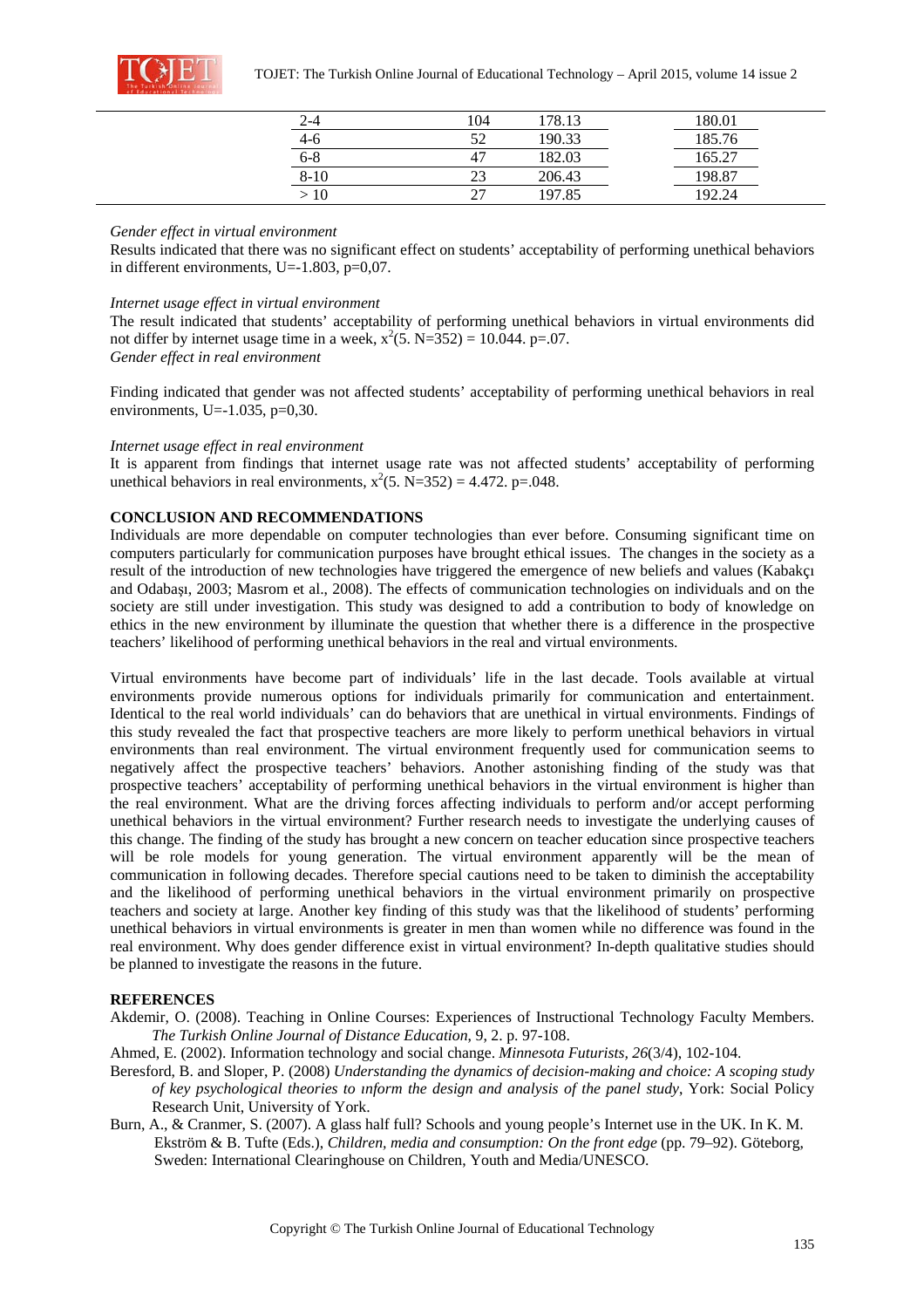

- Business Software Alliance (2004a). New survey shows that teens are more likely to illegally download than tweens, URL (consulted June 2014): http://www.prnewswire.com/news-releases/new-survey-shows-thatteens-are-more-likely-to-illegally-download-than-tweens-74224392.html
- Business Software Alliance (2004b). Teaching cyber ethics to America's youth should begin @ home survey says, URL (consulted June 2014): http://www.ipsos-na.com/news-polls/pressrelease.aspx?id=2106
- Callahan, D. (2004). *The cheating culture: Why more Americans are doing wrong to get ahead.* Orlando, FL: Harcourt.
- Creswell, J. W. (2002). *Educational research: Planning, conducting, and evaluating quantitative and qualitative research.* Upper Research, N.J.: Merrill.
- De Waal, F. (1996). *Good natured: The origins of right and wrong in humans and other animals*. Cambridge, MA: Harvard University Press.
- Fallows, D. (2004) 'The Internet and Daily Life', Pew Internet & American Life Project, URL (consulted June 2014): http://www.pewinternet.org/files/old-

media/Files/Reports/2004/PIP\_Internet\_and\_Daily\_Life.pdf.pdf

- Graziano, M. and L. Rainie (2001) 'The Music Downloading Deluge', Pew Internet & American Life Project, URL (consulted June 2014): www.pewinternet.org/files/old
	- media/Files/Reports/2001/PIP\_More\_Music\_Report.pdf.pdf
- Haidt, J. (2006). *The happiness hypothesis: Finding modern truth in ancient wisdom.* New York: Basic Books.
- Hauser, M. (2006). *Moral minds: How nature designed our universal sense of right and wrong*. New York: Harper Collins.
- Icheku, V. (2011). *Understanding ethics and ethical decision-making*. Bloomington, IN: Xlibris Corporation
- Ince, M., & Akdemir, Ö. (2013). The investigations of using web 2.0 technologies on English writing skills of students with different learning styles. *Eurasian Journal of Educational Research*, 53/A, 93-106.
- Kabakçı, I. and Odabaşı, H. F. (2003). Bilgi toplumunda altı şapkalı öğretmen. *Anadolu Üniversitesi Eğitim Fakültesi Dergisi, 13*(1), 97-103.
- Klein, G. (1998). *Sources of power: How people make decisions*, MIT Press, Cambridge (MA).
- Kreitner, R. and Kinicki, A. (2001). *Organizational behavior, 5th Edition*, Irwin McGraw Hill, Burr Ridge (IL)
- Madden, M. and Rainie, L. (2005). Music and video downloading moves beyond P2P, Pew internet & American life project, URL (consulted June 2005): http://www.pewInternet.org/pdfs/PIP\_Filesharing\_March05.pdf/
- Mason, R O. (1986). Four ethical issues of information age. *MIS Quarterly, 10*(1), 5-11.
- Masrom M., Ismail Z., & Hussein R. (2008). Computer ethics awareness among undergraduate students in Malaysian higher education institutions. *19th Australasian Conference on Information Systems*, 3-5 Dec 2008, Christchurch, 628-637.
- Mitchell, K. J., Ybarra, M., & Finkelhor, D. (2007). The relative importance of online victimization in understanding depression, delinquency, and substance use. *Child Maltreatment, 12*(4), 314–324.
- Moor, J. H. (2004). Reason, relativity and responsibility in computer ethics. In T. W. Bynum & S. Rogerson (Eds.), *Computer Ethics and Professional Responsibility*. Blackwell Publishing.
- Mullen H. & Horner, D. S. (2004). Ethical problems for e-government: An evaluative framework. *Electronic Journal of e-Government*, *2*(3), 187-196.
- Ng, W. (2008). Virtual teamwork: Students studying about ethics in an online environment. *Research in Science & Technological Education, 26*(1), 13-29.
- Poole, D. (2007). A study of beliefs and behaviors regarding digital technology, *New Media & Society, 9*(5): 771-793.
- Quinn, M.J. (2005). *Ethics for the Information Age*. Boston, MA: Pearson Education.
- Sadowski, S. T., & Thomas, J. R. (2013). An Overview of Global Ethics for Educators and Practitioners in the Professional Field of Accountancy. *Applied Finance*, 416-428.
- Simon, H. A. (1997). *An empirically based microeconomics*, Cambridge, UK: Cambridge University Press.
- Stewart, M. (2000). The classroom, board room, chat room and court room: School computers at the crossroads, *School Business Affairs, 66*(9), 23.
- Stichler, R. and Hauptman, R. (1998). *Ethics, information and technology: Readings*. Jefferson, NC: McFarland & Company.
- Turiel, E. (1983a). Domains and categories in social cognitive development. In W. Overton (Ed.), *The relationship between social and cognitive development* (pp. 53–90). Hillsdale, NJ: Erlbaum.
- Turiel, E. (1983b). *The development of social knowledge. Morality and convention*. Cambridge, MA: Cambridge University Press.
- Turpin, S. M., & Marais, M. A. (2004). Decision-making: Theory and practice, *The Operations Research Society of South Africa 20*(2), 143-160.
- Uysal, Ö. & Şendağ, S. (2006) *Öğretmen adaylarının bilgisayar etiğine ilişkin görüşleri.* Yayınlanmamış Yüksek Lisans Tezi. Anadolu Üniversitesi Eğitim Bilimleri Enstitüsü, Eskişehir.